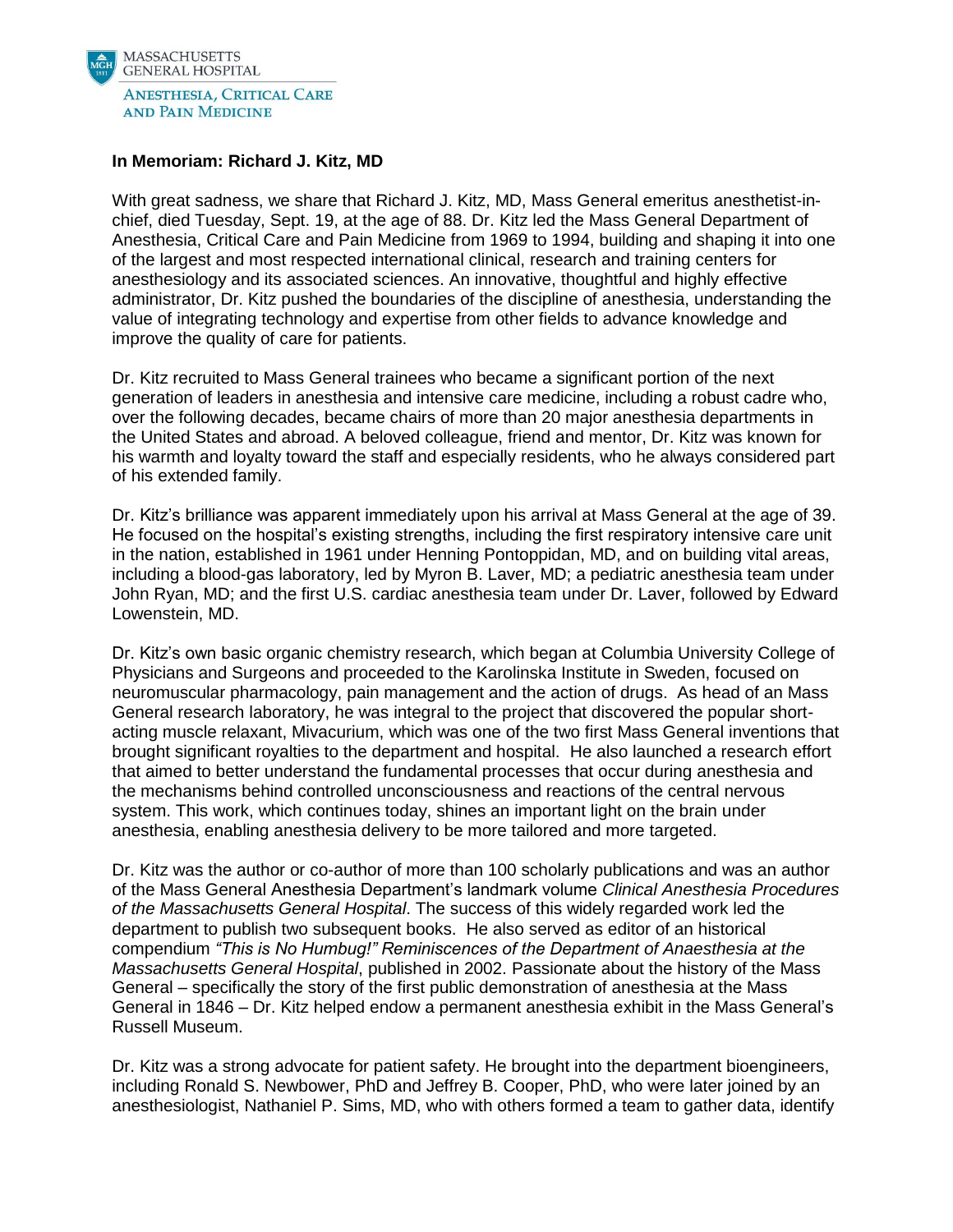risk factors and look systemically toward improving anesthesia processes and practices. He created an environment in which engineers and clinicians worked hand in hand with a common goal of safer delivery of anesthesia. With this increased knowledge about anesthesia risks came development or adoption of technologies that enabled better ways to monitor changes in vital signs, and equally important, to address equipment design issues that enabled human error. Later, from this interdisciplinary team came technology innovations, now adopted around the world, to more safely deliver intravenous drugs. Indeed, Dr. Kitz and the engineering team he enabled at Mass General were at the leading edge of a transformational time in anesthesia safety, re-defining the clinical practice nationally in a way that has, no doubt, saved thousands of lives.

Dr. Kitz was the second Henry Isaiah Dorr Professor of Research and Training in Anesthesia at HMS – the first ever endowed U.S. anesthesiology chair. He also served as principal investigator for both the Harvard Anesthesia Research Center and the Basic Science Research Training in Anesthesiology Program from 1969 to 1993, and directed the Anesthesia Residency Program at Mass General from 1969 to 1994. Dr. Kitz was appointed Faculty Dean for Clinical Affairs at HMS in 1994, a position he held until 1999 in which he oversaw the changing relationships between patient care, research and educational efforts of the HMS clinical faculty.

Among his many accolades, Dr. Kitz served as a board member of the American Board of Anesthesiology from 1974 to 1986, including one year as its president. He was chairman of the American Board of Medical Specialties' Committee on the Study of Evaluation Procedures, was elected to Institute of Medicine of the National Academy of Sciences (now the National Academy of Medicine) and was the founding editor-in-chief of the *Journal of Clinical Anesthesia*. In 2000, he received an honorary doctor of science degree from his alma mater, Marquette University, was an honorary fellow in the Faculty of Anaesthetists of the Royal College of Surgeons of Ireland, and a Fellow of the Royal College of Anaesthetists of England. In 1997, Harvard Medical School established the Richard J. Kitz Professorship of Anesthesia Research in his honor.

Dr. Kitz was born in Oshkosh, Wisconsin, Oct. 25, 1929. After teaching a cadaver lesson for a class of occupational therapists-in-training that included a young lady in a red plaid skirt, he married Jeanne Marie Hogan in 1953. They had a daughter, Anne Marie Kitz, now a theological scholar. He earned his medical degree from Marquette University in 1954, and then served as a surgical intern at Columbia University College of Physicians and Surgeons (CUCPS) at the Presbyterian Hospital. He loved to play baseball growing up in Oshkosh, and he snuck onto the best team in town, the Navy team, by joining the Navy at 16 years old. Although he was shortly discovered to be under age, he kept his assigned (low) Navy serial number, which gave him the seniority to run a Marine Corps base in Japan as chief medical officer for two years. He then returned to CUCPS to complete his two-year residency in neurosurgery and anesthesiology in 1960. He served as associate professor of anesthesiology there until 1969, when he came to the Mass General and Harvard Medical School – and began the remarkable journey that has left a legacy on the institutions he loved and the discipline he shepherded.

Dr. Kitz loved sailboat racing and won many races, often with fellow Mass General physicians as crew members. In 1981, he served as race chairman for the Marion to Bermuda race.

On behalf of a grateful hospital that is so much richer for Dr. Kitz's many contributions and leadership, we extend heartfelt condolences to his family and friends. A memorial service is being planned for a later date.